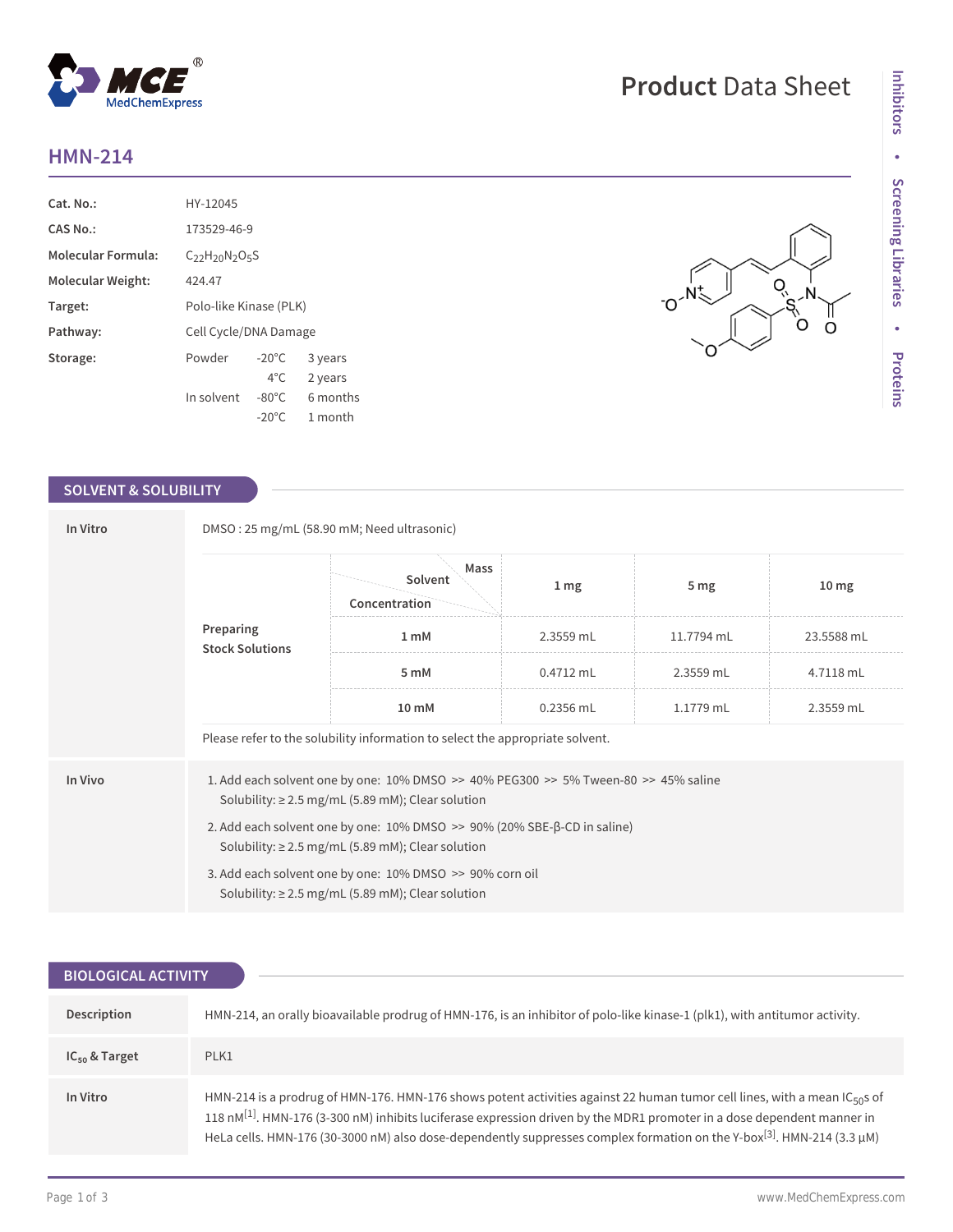|         | enhances luciferase expression relative to vehicle control with the 1,4C-1,4Bis polymer (11-fold) and PEI (37-fold) in PC3-<br>PSMA cells. HMN-214 ( $\geq$ 3.3 $\mu$ M) significantly reduces cell proliferation, causes considerable changes in cell morphology in<br>MB49 cells $[4]$ .<br>MCE has not independently confirmed the accuracy of these methods. They are for reference only.                                                                                                           |
|---------|---------------------------------------------------------------------------------------------------------------------------------------------------------------------------------------------------------------------------------------------------------------------------------------------------------------------------------------------------------------------------------------------------------------------------------------------------------------------------------------------------------|
| In Vivo | HMN-214 (33 mg/kg, p.o.) converts to HMN-176 in rats. HMN-214 has no effect on the conduction velocity and the amplitude<br>of action potentials in the aciatic and tibial nerves. HMN-214 (20 mg/kg, p.o.) exhibits antitumor activity in mice <sup>[1]</sup> . HMN-214<br>(10, 20 mg/kg, p.o.) decreases MDR1 mRNA expression in nude mice bearing KB- and KB-A.1.-derived tumors <sup>[3]</sup> .<br>MCE has not independently confirmed the accuracy of these methods. They are for reference only. |

#### **PROTOCOL**

| Cell Assay <sup>[4]</sup>               | Cell proliferation in case of different treatment conditions, relative to untreated control cells (treated as 100% viable, or a<br>live control), is quantified using 3-(4,5-dimethylthiazol-2-yl)-2,5-diphenyltetrazolium bromide (MTT), a yellow colored<br>reagent which is converted to formazan (a purple dye) by living cells. For screening experiments, transfections are carried<br>out in 96-well cell culture plates, that are seeded with 50,000 cells per well. Following 48 h of transfection, 10 µL of MTT<br>reagent is added to the cells and incubated at 37°C for 2-4 h, and the cells are then lysed by adding 20 µL of MTT detergent<br>and incubated for an additional 2 h at room temperature. Inhibitor dose-optimization transfections are carried out in 24-<br>well plates that are seeded with 50,000 cells per well. After 48 h, 20 µL MTT reagent is added, followed by 100 µL of MTT<br>detergent for lysis for 2 $h^{[4]}$ .<br>MCE has not independently confirmed the accuracy of these methods. They are for reference only. |
|-----------------------------------------|-----------------------------------------------------------------------------------------------------------------------------------------------------------------------------------------------------------------------------------------------------------------------------------------------------------------------------------------------------------------------------------------------------------------------------------------------------------------------------------------------------------------------------------------------------------------------------------------------------------------------------------------------------------------------------------------------------------------------------------------------------------------------------------------------------------------------------------------------------------------------------------------------------------------------------------------------------------------------------------------------------------------------------------------------------------------|
| Animal<br>Administration <sup>[3]</sup> | The ground HMN-214 is suspended with an agate pestle by gradually adding 0.5% methylcellulose 4000 solution to make a 3<br>mg/mL suspension. This is additionally diluted with methylcellulose 4000 solution to obtain suspensions of the appropriate<br>concentration. Tumor tissue is grown in advance by s.c. transplantation into nude mice. The resulting tumors are removed,<br>cut into cubic fragments of 8 mm <sup>3</sup> , and transplanted s.c. into the right axillary region of nude mice with a trocar. When the<br>theoretical volume of the tumor had reached about 145 mm <sup>3</sup> , oral administration of HMN-214 is started (day 1) <sup>[3]</sup> .<br>MCE has not independently confirmed the accuracy of these methods. They are for reference only.                                                                                                                                                                                                                                                                                |

#### **CUSTOMER VALIDATION**

- PLoS Negl Trop Dis. 2016 Jan 11;10(1):e0004356.
- Department of Pathology. University of California. 2016.
- Harvard Medical School LINCS LIBRARY

See more customer validations on<www.MedChemExpress.com>

#### **REFERENCES**

[1]. Takagi M, et al. In vivo antitumor activity of a novel sulfonamide, HMN-214, against human tumor xenografts in mice and the spectrum of cytotoxicity of its active metabolite, HMN-176. Invest New Drugs. 2003 Nov;21(4):387-99.

[2]. Garland LL, et al. A phase I pharmacokinetic study of HMN-214, a novel oral stilbene derivative with polo-like kinase-1-interacting properties, in patients with advanced solid tumors. Clin Cancer Res. 2006 Sep 1;12(17):5182-9.

[3]. Tanaka H, et al. HMN-176, an active metabolite of the synthetic antitumor agent HMN-214, restores chemosensitivity to multidrug-resistant cells by targeting the transcription factor NF-Y. Cancer Res. 2003 Oct 15;63(20):6942-7.

[4]. Christensen MD, et al. Kinome-level screening identifies inhibition of polo-like kinase-1 (PLK1) as a target for enhancing non-viral transgene expression. J Control